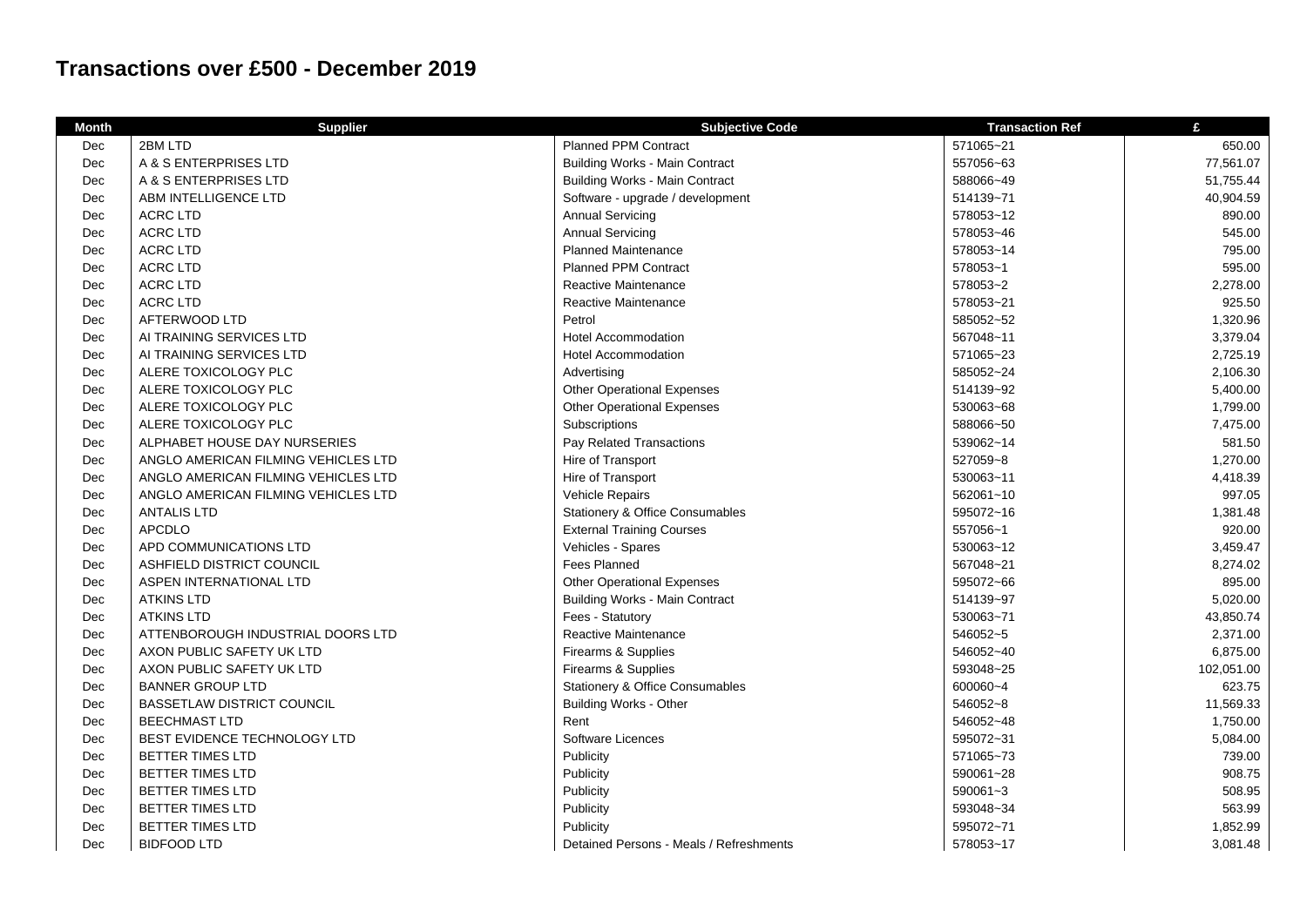| <b>Month</b> | <b>Supplier</b>                              | <b>Subjective Code</b>                   | <b>Transaction Ref</b> | £         |
|--------------|----------------------------------------------|------------------------------------------|------------------------|-----------|
| Dec          | <b>BIDFOOD LTD</b>                           | Detained Persons - Meals / Refreshments  | 588066~19              | 1,605.04  |
| Dec          | <b>BIDFOOD LTD</b>                           | Detained Persons - Meals / Refreshments  | 595072~25              | 789.35    |
| Dec          | <b>BRITISH GAS BUSINESS</b>                  | Electricity                              | 571065~37              | 621.94    |
| Dec          | BRITISH TELECOMMUNICATIONS PLC               | <b>Network Services</b>                  | 585052~31              | 22,862.79 |
| Dec          | <b>BROOK STREET (UK) LTD</b>                 | Agency / Temp Staff                      | 562061~53              | 1,336.11  |
| Dec          | <b>BROOK STREET (UK) LTD</b>                 | Agency / Temp Staff                      | 562061~65              | 786.60    |
| Dec          | <b>BROOK STREET (UK) LTD</b>                 | Agency / Temp Staff                      | 588066~39              | 1,031.58  |
| Dec          | <b>BTS HOLDINGS PLC</b>                      | <b>Network Services</b>                  | 514139~53              | 7,345.60  |
| Dec          | <b>BUDDILTD</b>                              | Maintenance / Consumables Specialist Ope | 530063~23              | 2,475.00  |
| Dec          | <b>BUYWORKS LTD</b>                          | <b>Consultants Fees</b>                  | 578053~7               | 5,500.00  |
| Dec          | CAP HPI LTD                                  | Vehicles - Spares                        | 578053~10              | 1,920.00  |
| Dec          | <b>CAPITA BUSINESS SERVICES LTD</b>          | Hardware - maintenance                   | 588066~17              | 36,300.00 |
| Dec          | CARDIOMED REPORTS LTD T/A DR GORDON WILLIAMS | <b>Other Medical Costs</b>               | 560063~4               | 1,885.00  |
| <b>Dec</b>   | <b>CARTWRIGHT CONVERSIONS LTD</b>            | Vehicles - Road                          | 585052~54              | 24,772.00 |
| Dec          | CASTLE GROUP LTD                             | <b>External Training Courses</b>         | 557056~60              | 570.00    |
| Dec          | <b>CDW LTD</b>                               | Hardware                                 | 560063~6               | 5,146.08  |
| Dec          | <b>CDW LTD</b>                               | Hardware - purchase                      | 514139~19              | 55,727.40 |
| Dec          | <b>CDW LTD</b>                               | Hardware - purchase                      | 550074~17              | 1,346.27  |
| Dec          | <b>CDW LTD</b>                               | Hardware - purchase                      | 550074~3               | 91,923.59 |
| Dec          | <b>CDW LTD</b>                               | Hardware - purchase                      | 560063~3               | 1,657.80  |
| Dec          | <b>CDW LTD</b>                               | Hardware - purchase                      | 560063~45              | 797.12    |
| Dec          | <b>CDW LTD</b>                               | Hardware - purchase                      | 562061~12              | 6,015.69  |
| Dec          | <b>CDW LTD</b>                               | Other IT Costs                           | 560063~13              | 613.09    |
| Dec          | <b>CELLEBRITE UK LTD</b>                     | Software Licences                        | 514139~43              | 55,175.78 |
| Dec          | CENTURY FIRE AND SECURITY LTD                | <b>Building Works - Main Contract</b>    | 546052~38              | 2,047.00  |
| Dec          | CENTURY FIRE AND SECURITY LTD                | <b>Building Works - Main Contract</b>    | 571065~71              | 6,736.00  |
| Dec          | CENTURY FIRE AND SECURITY LTD                | <b>Planned PPM Contract</b>              | 514139~50              | 606.82    |
| Dec          | CENTURY FIRE AND SECURITY LTD                | Reactive Maintenance                     | 557056~2               | 1,193.16  |
| Dec          | CENTURY FIRE AND SECURITY LTD                | Reactive Maintenance                     | 571065~5               | 995.53    |
| Dec          | CENTURY FIRE AND SECURITY LTD                | Reactive Maintenance                     | 585052~28              | 539.00    |
| Dec          | <b>CERTAS ENERGY UK LTD</b>                  | Diesel                                   | 557056~27              | 15,240.00 |
| Dec          | <b>CERTAS ENERGY UK LTD</b>                  | <b>Diesel</b>                            | 571065~9               | 10,160.00 |
| Dec          | <b>CERTAS ENERGY UK LTD</b>                  | <b>Diesel</b>                            | 578053~24              | 18,235.80 |
| Dec          | <b>CERTAS ENERGY UK LTD</b>                  | Petrol                                   | 530063~61              | 7,940.61  |
| Dec          | CHANGE COURSE CONSULTANTS LTD                | Local Partnership Funding                | 593048~38              | 3,000.00  |
| Dec          | <b>CHARLES FELLOWS SUPPLIES LTD</b>          | Detained Persons - Clothing              | 539062~21              | 933.00    |
| Dec          | CHARLES FELLOWS SUPPLIES LTD                 | Detained Persons - Clothing              | 546052~33              | 1,200.00  |
| Dec          | <b>CHARLES FELLOWS SUPPLIES LTD</b>          | Detained Persons - Clothing              | 571065~57              | 1,065.60  |
| Dec          | <b>CHARLES FELLOWS SUPPLIES LTD</b>          | Detained Persons - Meals / Refreshments  | 523072~12              | 1,800.00  |
| Dec          | CHILDCARE EAST MIDLANDS LLP                  | Pay Related Transactions                 | 560063~16              | 1,820.00  |
| Dec          | CHORUS INTELLIGENCE LTD                      | <b>External Training Courses</b>         | 567048~1               | 1,200.00  |
| Dec          | CJS (UK MANAGEMENT) LTD                      | Conference & Seminar Fees                | 564350~32              | 860.00    |
| Dec          | CJS (UK MANAGEMENT) LTD                      | <b>External Training Courses</b>         | 560063~10              | 1,720.00  |
| Dec          | <b>CLARANET GROUP LTD</b>                    | Other IT Costs                           | 595072~73              | 39,808.00 |
| Dec          | <b>COLENA LTD</b>                            | Maintenance / Consumables Specialist Ope | 546052~43              | 1,844.17  |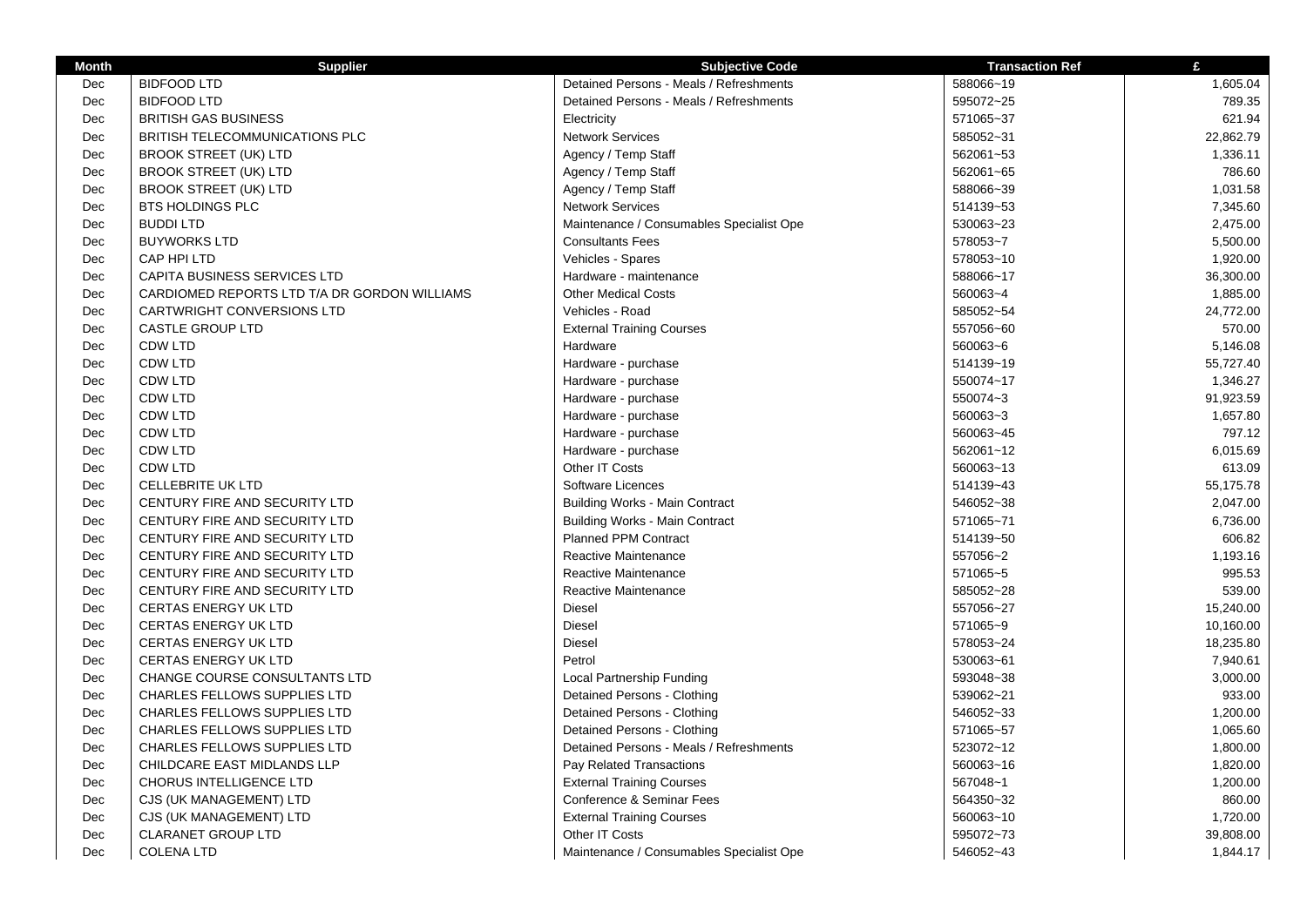| <b>Month</b> | <b>Supplier</b>                    | <b>Subjective Code</b>                   | <b>Transaction Ref</b> | £         |
|--------------|------------------------------------|------------------------------------------|------------------------|-----------|
| Dec          | <b>COLLEGE GARTH LTD</b>           | Police Dogs - Feed/kennelling/vets       | 571065~3               | 3,257.45  |
| Dec          | <b>COLLEGE OF POLICING</b>         | <b>External Training Courses</b>         | 562061~2               | 1,966.50  |
| Dec          | <b>COLLEGE OF POLICING</b>         | <b>External Training Courses</b>         | 585052~55              | 1,982.00  |
| Dec          | <b>COLLEGE OF POLICING</b>         | <b>External Training Courses</b>         | 595072~5               | 1,925.00  |
| Dec          | <b>COLLEGE OF POLICING</b>         | <b>Hotel Accommodation</b>               | 514139~40              | 805.00    |
| Dec          | <b>COONEEN AT WORK LTD</b>         | Clothing & Uniforms                      | 557056~49              | 40,498.42 |
| Dec          | <b>COUNTY BATTERY SERVICES LTD</b> | <b>Other Operational Expenses</b>        | 564350~29              | 717.60    |
| Dec          | CREST ADVISORY (UK) LTD            | Subscriptions                            | 578053~25              | 44,800.00 |
| Dec          | <b>CRIMESTOPPERS TRUST</b>         | <b>Other Partnerships</b>                | 530063~35              | 8,400.25  |
| Dec          | <b>CRIMESTOPPERS TRUST</b>         | <b>Other Partnerships</b>                | 534051~41              | 44,000.00 |
| Dec          | <b>CVL SYSTEMS LTD</b>             | <b>Annual Servicing</b>                  | 546052~17              | 2,672.96  |
| Dec          | <b>CVL SYSTEMS LTD</b>             | <b>Building Works - Main Contract</b>    | 527059~14              | 610.00    |
| Dec          | <b>CVL SYSTEMS LTD</b>             | <b>Planned Maintenance</b>               | 527059~10              | 1,990.00  |
| Dec          | <b>CYCLESCHEME LTD</b>             | Salary Deductions - Cycle to Work Scheme | 567048~15              | 1,831.67  |
| Dec          | <b>D.TEC INTERNATIONAL LTD</b>     | <b>Other Operational Expenses</b>        | 534051~30              | 1.358.25  |
| Dec          | DACOLL GROUP LTD                   | Software - upgrade / development         | 550074~13              | 10,738.90 |
| Dec          | DANIEL H HAINES                    | <b>Professional Fees</b>                 | 595072~6               | 1,000.00  |
| Dec          | DATA PRO IT LTD                    | Hardware - purchase                      | 523072~8               | 613.75    |
| Dec          | DEMUX VIDEO SERVICES LTD           | Software Licences                        | 595072~31              | 9,342.00  |
| Dec          | DERRY BUILDING SERVICES LTD        | <b>Building Works - Main Contract</b>    | 562061~3               | 29,642.00 |
| Dec          | DERRY BUILDING SERVICES LTD        | <b>Building Works - Main Contract</b>    | 585052~4               | 3,937.00  |
| Dec          | DERRY BUILDING SERVICES LTD        | Planned Maintenance                      | 562061~7               | 3,406.25  |
| Dec          | DFP SERVICES LTD                   | <b>Annual Servicing</b>                  | 585052~35              | 1,192.00  |
| Dec          | DFP SERVICES LTD                   | <b>Planned PPM Contract</b>              | 546052~13              | 728.52    |
| Dec          | DFP SERVICES LTD                   | <b>Planned PPM Contract</b>              | 567048~13              | 1,993.50  |
| Dec          | <b>DFP SERVICES LTD</b>            | <b>Planned PPM Contract</b>              | 588066~7               | 4,438.48  |
| Dec          | DISTINCT RECRUITMENT LTD           | Agency / Temp Staff                      | 571065~39              | 5,250.00  |
| Dec          | DR NIGEL MCHALE                    | <b>Doctors Statements</b>                | 514139~100             | 553.00    |
| Dec          | <b>DWF LLP</b>                     | <b>Short Term Provisions</b>             | 571065~52              | 4,818.00  |
| Dec          | <b>EAST MIDLANDS RFCA</b>          | Hire of Rooms/Premises                   | 530063~22              | 1,400.00  |
| Dec          | <b>EAST MIDLANDS RFCA</b>          | Hire of Rooms/Premises                   | 593048~12              | 2,250.00  |
| Dec          | EDF ENERGY CUSTOMERS LTD           | Electricity                              | 523072~23              | 2,709.10  |
| Dec          | EDF ENERGY CUSTOMERS LTD           | Electricity                              | 539062~15              | 5,089.39  |
| Dec          | EDF ENERGY CUSTOMERS LTD           | Electricity                              | 539062~22              | 1,764.06  |
| Dec          | EDF ENERGY CUSTOMERS LTD           | Electricity                              | 539062~23              | 34,132.83 |
| Dec          | EDF ENERGY CUSTOMERS LTD           | Electricity                              | 539062~26              | 3,538.02  |
| Dec          | EDF ENERGY CUSTOMERS LTD           | Electricity                              | 539062~8               | 30,174.14 |
| Dec          | EDF ENERGY CUSTOMERS LTD           | Electricity                              | 562061~17              | 1,064.89  |
| Dec          | EDF ENERGY CUSTOMERS LTD           | Electricity                              | 571065~16              | 6,523.96  |
| Dec          | EDF ENERGY CUSTOMERS LTD           | Electricity                              | 571065~35              | 2,632.37  |
| Dec          | EDF ENERGY CUSTOMERS LTD           | Electricity                              | 571065~36              | 3,006.09  |
| Dec          | EDF ENERGY CUSTOMERS LTD           | Electricity                              | 571065~64              | 852.46    |
| Dec          | ENTERPRISE RENT-A-CAR (UK) LTD     | Hire of Transport                        | 557056~10              | 1,058.45  |
| Dec          | ENTERPRISE RENT-A-CAR (UK) LTD     | Hire of Transport                        | 571065~10              | 1,050.00  |
| Dec          | <b>ENVIRONTEC LTD</b>              | <b>Planned Maintenance</b>               | 527059~10              | 500.00    |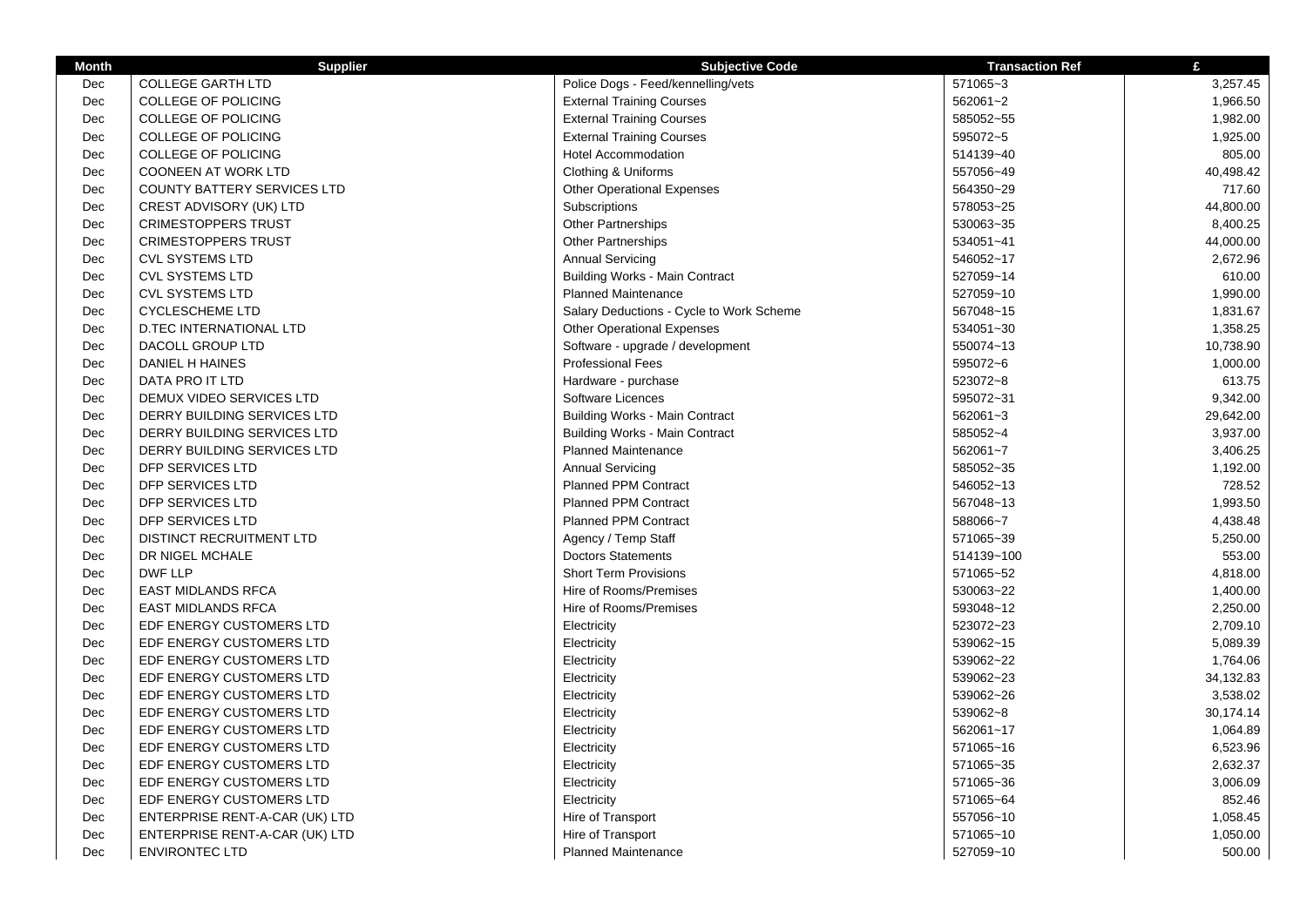| <b>Month</b> | <b>Supplier</b>                        | <b>Subjective Code</b>            | <b>Transaction Ref</b> | £            |
|--------------|----------------------------------------|-----------------------------------|------------------------|--------------|
| Dec          | <b>ENVIRONTEC LTD</b>                  | <b>Planned Maintenance</b>        | 595072~24              | 900.00       |
| Dec          | <b>FLOGAS BRITAIN LTD</b>              | <b>Heating Fuel Oil</b>           | 567048~9               | 1,218.52     |
| Dec          | <b>FLOGAS BRITAIN LTD</b>              | <b>Heating Fuel Oil</b>           | 588066~21              | 1,296.95     |
| Dec          | <b>FONEFUNSHOP LTD</b>                 | Hardware - purchase               | 588066~11              | 782.28       |
| Dec          | <b>FONEFUNSHOP LTD</b>                 | Other IT Costs                    | 588066~24              | 2,444.50     |
| Dec          | FORENSIC PSYCHOLOGY SERVICES LTD       | <b>Professional Fees</b>          | 534051~1               | 2,770.00     |
| Dec          | FWP PLUMBERS NOTTINGHAM LTD            | Reactive Maintenance              | 530063~3               | 573.19       |
| Dec          | FWP PLUMBERS NOTTINGHAM LTD            | Reactive Maintenance              | 562061~24              | 515.96       |
| Dec          | GEO HANSON & SONS HUCKNALL LTD         | Fees - Statutory                  | 527059~3               | 2,842.01     |
| Dec          | GIVE AS YOU EARN                       | Pay Related Transactions          | 560063~17              | 1,003.50     |
| Dec          | <b>GIVE AS YOU EARN</b>                | Pay Related Transactions          | 560063~18              | 9,812.40     |
| Dec          | <b>GIVE AS YOU EARN</b>                | Pay Related Transactions          | 560063~19              | 897.60       |
| Dec          | GMB (MIDLANDS & EAST COAST)            | Pay Related Transactions          | 571065~46              | 2,587.99     |
| Dec          | <b>GMK LTD</b>                         | Firearms & Supplies               | 557056~48              | 14,880.00    |
| Dec          | <b>GO 2 TELECOM LTD</b>                | Minor Systems                     | 571065~25              | 993.85       |
| Dec          | <b>GO 2 TELECOM LTD</b>                | <b>Other Operational Expenses</b> | 560063~12              | 1,401.80     |
| Dec          | <b>GREGSONS SOLICITORS</b>             | <b>Short Term Provisions</b>      | 585052~46              | 2,250.00     |
| Dec          | HANDS FREE COMPUTING LTD               | <b>External Training Courses</b>  | 514139~96              | 1,120.00     |
| Dec          | HANDS FREE COMPUTING LTD               | Subscriptions                     | 514139~98              | 1,008.00     |
| Dec          | HANDS FREE COMPUTING LTD               | <b>Tuition Fees</b>               | 557056~59              | 1,320.00     |
| Dec          | HANDS FREE COMPUTING LTD               | <b>Tuition Fees</b>               | 571065~66              | 960.00       |
| Dec          | HANDS FREE COMPUTING LTD               | <b>Tuition Fees</b>               | 588066~45              | 640.00       |
| Dec          | HANSON ANIMAL DOCTOR LTD               | Stray Animals (maintenance costs) | 550074~7               | 2,843.41     |
| Dec          | <b>HARMLESS CIC</b>                    | <b>Internal Training Courses</b>  | 585052~23              | 5,360.00     |
| Dec          | <b>HIGGS NEWTON KENYON SOLICITORS</b>  | <b>Short Term Provisions</b>      | 585052~46              | 7,650.00     |
| Dec          | HM REVENUE & CUSTOMS                   | Apprentice Levy                   | 560063~36              | 49,357.00    |
| Dec          | HM REVENUE & CUSTOMS                   | Pay Related Transactions          | 560063~37              | 1,052,398.29 |
| Dec          | HM REVENUE & CUSTOMS                   | Pay Related Transactions          | 560063~38              | 883,053.63   |
| Dec          | HM REVENUE & CUSTOMS                   | Pay Related Transactions          | 560063~39              | 26,819.00    |
| Dec          | HM REVENUE & CUSTOMS                   | Pay Related Transactions          | 560063~40              | 1,152,539.53 |
| Dec          | HOGG ROBINSON (TRAVEL) LTD             | <b>Hotel Accommodation</b>        | 562061~25              | 7,460.63     |
| Dec          | <b>ICCA ENTERPRISES CIC</b>            | Hire of Rooms/Premises            | 578053~45              | 600.00       |
| Dec          | <b>IMSERV EUROPE LTD</b>               | <b>Annual Servicing</b>           | 562061~28              | 1,067.36     |
| Dec          | INFLUENTIAL SOFTWARE SERVICES LTD      | <b>Internal Training Courses</b>  | 595072~68              | 4,873.00     |
| Dec          | <b>IRON MOUNTAIN (UK) PLC</b>          | Storage                           | 562061~59              | 27,364.25    |
| Dec          | <b>IRON MOUNTAIN (UK) PLC</b>          | Storage                           | 595072~62              | 24,553.68    |
| Dec          | <b>JACKSONS RECOVERY LTD</b>           | <b>Vehicle Recovery Costs</b>     | 557056~42              | 47,301.00    |
| Dec          | JB INTERNATIONAL TRAINING LTD          | <b>External Training Courses</b>  | 514139~86              | 7,180.00     |
| Dec          | JENOPTIK TRAFFIC SOLUTIONS UK LTD      | Hardware - maintenance            | 571065~14              | 3,125.00     |
|              |                                        | <b>Consultants Fees</b>           |                        |              |
| Dec          | <b>JJ ARMSTRONG</b>                    |                                   | 564350~22              | 1,906.39     |
| Dec          | <b>JLA LTD</b>                         | <b>Cleaning Equipment</b>         | 595061~2               | 2,343.00     |
| Dec          | JML SOFTWARE SOLUTIONS LTD             | Hardware - purchase               | 567048~4               | 24,139.71    |
| Dec          | JOAN PATTERSON ASSOCIATES (BUXTON) LTD | <b>External Training Courses</b>  | 534051~35              | 2,400.00     |
| Dec          | <b>JUNO WOMEN'S AID</b>                | Other PA/ OPCC Grants             | 588066~55              | 2,083.33     |
| Dec          | <b>KCH GARDEN SQUARE</b>               | <b>Professional Fees</b>          | 539062~28              | 3,000.00     |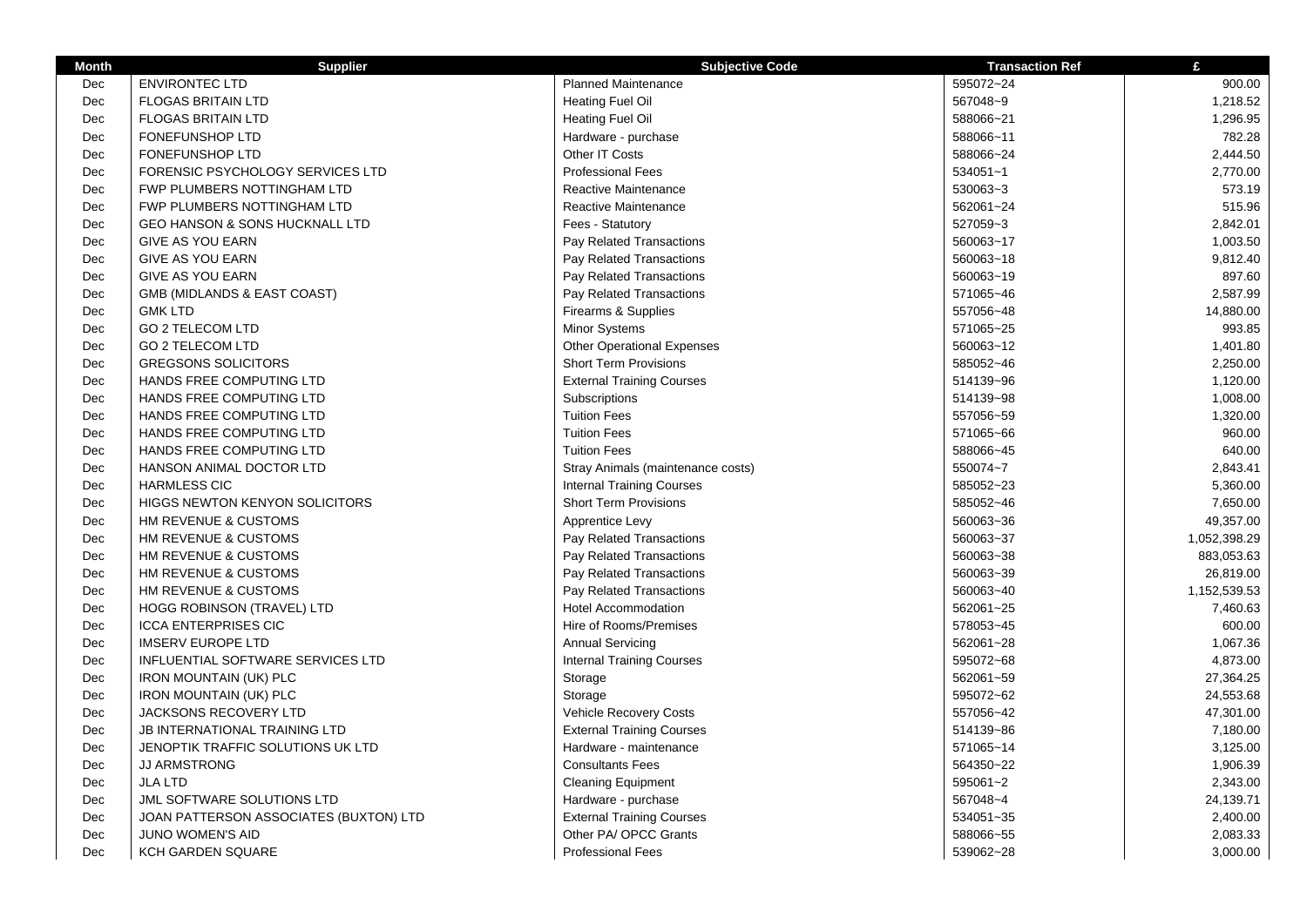| <b>Month</b> | <b>Supplier</b>                                       | <b>Subjective Code</b>                   | <b>Transaction Ref</b> | £          |
|--------------|-------------------------------------------------------|------------------------------------------|------------------------|------------|
| Dec          | <b>KEMET RADIO LTD</b>                                | <b>Other Employee Costs</b>              | 534051~47              | 700.00     |
| Dec          | KUL MAHAY ASSOCIATES LTD                              | <b>External Training Courses</b>         | 564350~2               | 5,100.00   |
| Dec          | LAMBERT SMITH HAMPTON LTD                             | <b>Fees Planned</b>                      | 530063~33              | 19,865.50  |
| Dec          | LANGLEY MILL CONTRACT FLOORING LTD                    | <b>Planned Maintenance</b>               | 557056~9               | 1,040.00   |
| Dec          | LASER TECH UK LTD                                     | <b>Other Operational Expenses</b>        | 557056~51              | 1,316.00   |
| Dec          | LIFE SKILLS EDUCATION CHARITY                         | Specific Grants awarded                  | 593048~17              | 13,175.00  |
| Dec          | <b>LINDUM GROUP</b>                                   | <b>Building Works - Main Contract</b>    | 564350~3               | 104,913.27 |
| Dec          | LINDUM GROUP                                          | <b>Building Works - Main Contract</b>    | 590061~5               | 47,771.26  |
| Dec          | LINK TREASURY SERVICES LTD                            | <b>Treasury Costs</b>                    | 534051~29              | 5,175.00   |
| Dec          | <b>LION LABORATORIES LTD</b>                          | Maintenance / Consumables Specialist Ope | 593048~7               | 8,860.00   |
| Dec          | <b>MACHINE MART LTD</b>                               | Maintenance / Consumables Specialist Ope | 557056~39              | 671.92     |
| Dec          | <b>MACOI LTD</b>                                      | Furniture                                | 557056~3               | 1,041.05   |
| Dec          | <b>MACOI LTD</b>                                      | Furniture                                | 557056~32              | 1,184.04   |
| Dec          | <b>MACOI LTD</b>                                      | Furniture                                | 557056~69              | 3,420.00   |
| Dec          | <b>MACOI LTD</b>                                      | Furniture                                | 593048~36              | 7,897.42   |
| Dec          | MALC FIRTH LANDSCAPES LTD                             | <b>Grounds Maintenance</b>               | 557056~21              | 13,669.99  |
| Dec          | MANSFIELD DISTRICT COUNCIL                            | Rent                                     | 595072~44              | 4,243.75   |
| Dec          | MITIE GROUP PLC                                       | Police Surgeons / Clinicians             | 530063~36              | 85,131.75  |
| Dec          | MITIE GROUP PLC                                       | Police Surgeons / Clinicians             | 593048~19              | 435,576.63 |
| Dec          | <b>MIVEN LTD</b>                                      | <b>Fees Planned</b>                      | 557056~33              | 88,910.21  |
| Dec          | <b>MIVEN LTD</b>                                      | Service Charge                           | 557056~8               | 3,974.68   |
| Dec          | <b>MORRIS VERMAPORT LTD</b>                           | Reactive Maintenance                     | 546052~2               | 761.00     |
| Dec          | MORSE WATCHMANS (UK) LTD                              | <b>Planned Maintenance</b>               | 557056~16              | 6,429.00   |
| Dec          | NATIONAL CRIME AGENCY                                 | <b>External Training Courses</b>         | 585052~3               | 802.00     |
| Dec          | NATIONAL JUSTICE MUSEUM                               | Other Partnerships                       | 595072~65              | 5,000.00   |
| Dec          | NATIONAL MONITORING                                   | Covert Alarms, CCTV & Security Systems   | 571065~60              | 2,945.16   |
| Dec          | <b>NCC GROUP</b>                                      | Other IT Costs                           | 557056~29              | 630.00     |
| Dec          | <b>NICE SYSTEMS UK LTD</b>                            | Software - purchase                      | 595072~40              | 19,922.70  |
| Dec          | NO 1 COPPERPOT CREDIT UNION                           | Pay Related Transactions                 | 560063~26              | 23,376.63  |
| <b>Dec</b>   | NO 1 COPPERPOT CREDIT UNION                           | Pay Related Transactions                 | 571065~45              | 4,754.14   |
| Dec          | NOTTINGHAM CITY COUNCIL                               | Rent                                     | 557056~67              | 1,800.00   |
| Dec          | NOTTINGHAM CITY COUNCIL                               | Service Charge                           | 595072~69              | 32,550.00  |
| Dec          | NOTTINGHAM CITY OF LITERATURE                         | Partnership Grants                       | 595072~77              | 18,000.00  |
| Dec          | NOTTINGHAM CITY TRANSPORT LTD                         | <b>Other Operational Expenses</b>        | 530063~62              | 642.00     |
| Dec          | NOTTINGHAMSHIRE AND CITY OF NOTTINGHAM FIRE AUTHORITY | <b>Diesel</b>                            | 593048~1               | 30,487.21  |
| Dec          | NOTTINGHAMSHIRE AND CITY OF NOTTINGHAM FIRE AUTHORITY | <b>Internal Training Courses</b>         | 514139~35              | 660.00     |
| Dec          | NOTTINGHAMSHIRE COUNTY COUNCIL                        | Local Partnership Funding                | 534051~40              | 8,250.00   |
| Dec          | NOTTINGHAMSHIRE SEXUAL VIOLENCE SUPPORT SERVICES      | Other PA/ OPCC Grants                    | 530063~32              | 64,984.54  |
| Dec          | NOTTS POLICE BENEVOLENT FUND                          | Pay Related Transactions                 | 560063~23              | 2,743.50   |
| Dec          | NOTTS POLICE FEDERATION FUND                          | Pay Related Transactions                 | 560063~21              | 36,855.32  |
| Dec          | NOTTS POLICE FEDERATION FUND                          | Pay Related Transactions                 | 560063~22              | 42,412.25  |
| Dec          | NOTTS POLICE FEDERATION FUND                          | Pay Related Transactions                 | 571065~42              | 2,275.15   |
| Dec          | NOTTS POLICE SPORTS & SOCIAL CLUB                     | Pay Related Transactions                 | 560063~20              | 4,147.84   |
| Dec          | NOTTS POLICE SPORTS & SOCIAL CLUB                     | Pay Related Transactions                 | 571065~41              | 1,019.37   |
| Dec          | NP AUTOPARTS LTD TA DRIVEDEN                          | Vehicles - Spares                        | 595072~17              | 1,410.00   |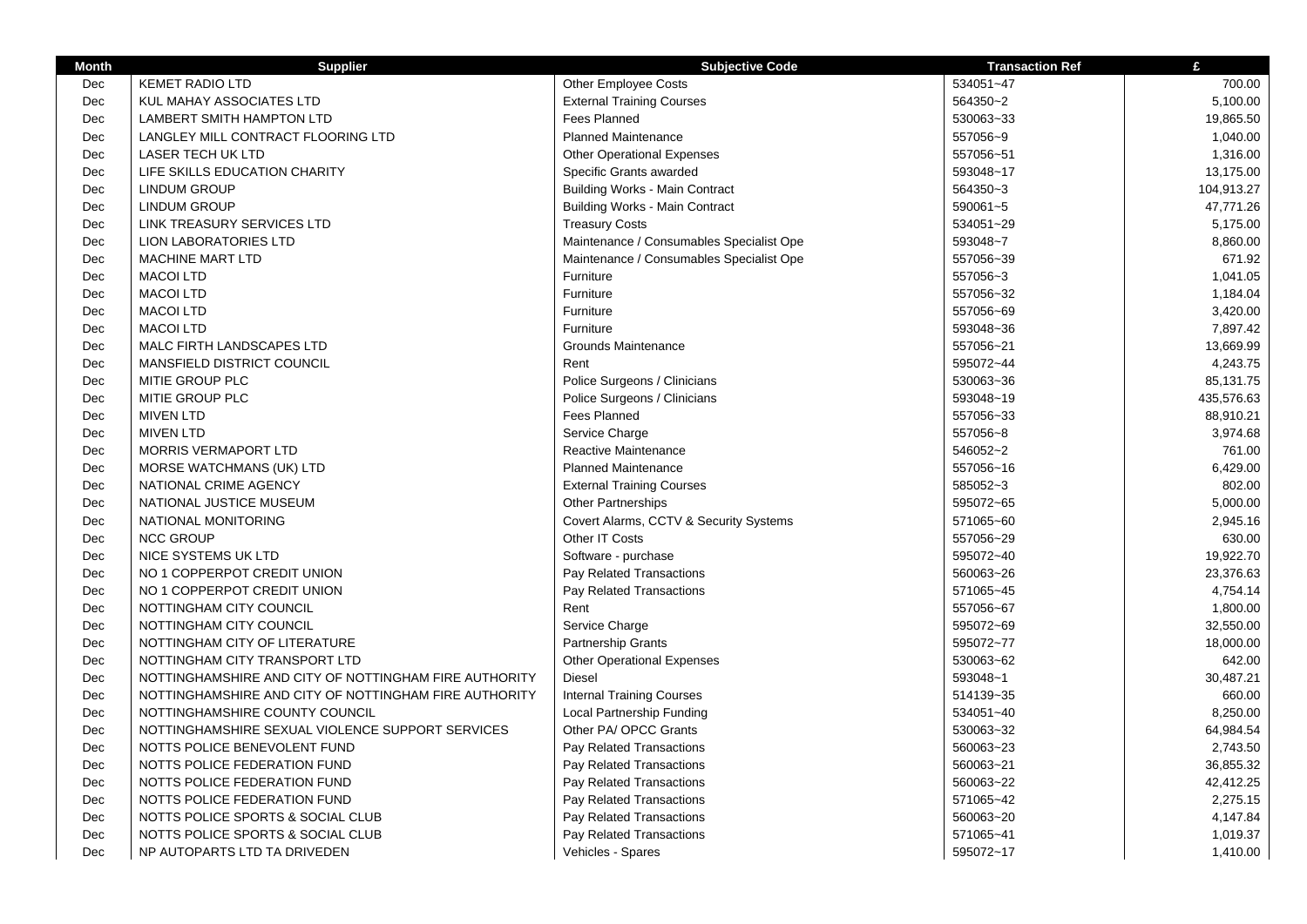| <b>Month</b> | <b>Supplier</b>                                    | <b>Subjective Code</b>                 | <b>Transaction Ref</b> | £          |
|--------------|----------------------------------------------------|----------------------------------------|------------------------|------------|
| Dec          | NRK MEDICAL LTD                                    | <b>Specialist Equipment</b>            | 530063~50              | 2,505.00   |
| Dec          | ORBIS PROTECT LTD                                  | <b>Decontamination Costs</b>           | 557056~15              | 715.00     |
| Dec          | ORBIS PROTECT LTD                                  | <b>Decontamination Costs</b>           | 557056~4               | 1,755.00   |
| Dec          | ORBIS PROTECT LTD                                  | <b>Decontamination Costs</b>           | 588066~1               | 1,490.00   |
| Dec          | ORBIS PROTECT LTD                                  | <b>Decontamination Costs</b>           | 588066~20              | 795.00     |
| Dec          | ORBIS PROTECT LTD                                  | Vehicle Cleaning                       | 557056~52              | 2,240.00   |
| Dec          | ORBIS PROTECT LTD                                  | Vehicle Cleaning                       | 588066~41              | 1,535.00   |
| Dec          | ORCHID CELLMARK LTD                                | <b>DNA Sampling</b>                    | 527059~20              | 585.00     |
| Dec          | <b>OVIK SOLUTIONS LTD</b>                          | Vehicles - Spares                      | 593048~6               | 17,187.00  |
| Dec          | PERFECT CIRCLE JV LTD                              | Fees - Statutory                       | 523072~15              | 8,043.94   |
| Dec          | PERFECT CIRCLE JV LTD                              | Fees - Statutory                       | 523072~5               | 34,335.23  |
| Dec          | PERFECT CIRCLE JV LTD                              | Fees - Statutory                       | 588066~2               | 8,326.29   |
| Dec          | PERFECT CIRCLE JV LTD                              | <b>Planned Maintenance</b>             | 523072~10              | 5,393.07   |
| Dec          | <b>PITNEY BOWES</b>                                | Postage Costs                          | 539062~16              | 2,011.00   |
| Dec          | POLAR AIR LTD                                      | <b>Planned Maintenance</b>             | 562061~7               | 1,785.00   |
| Dec          | POLICE AND CRIME COMMISSIONER FOR CHESHIRE         | <b>Collaboration service</b>           | 557056~57              | 486,900.97 |
| Dec          | POLICE AND CRIME COMMISSIONER FOR CHESHIRE         | <b>Other Partnerships</b>              | 595072~63              | 709.50     |
| Dec          | POLICE AND CRIME COMMISSIONER FOR KENT             | <b>External Training Courses</b>       | 539062~2               | 6,590.00   |
| Dec          | POLICE AND CRIME COMMISSIONER FOR LEICESTERSHIRE   | <b>External Training Courses</b>       | 590061~24              | 2,725.00   |
| Dec          | POLICE AND CRIME COMMISSIONER FOR LEICESTERSHIRE   | <b>Other Operational Expenses</b>      | 595072~54              | 1,500.00   |
| Dec          | POLICE AND CRIME COMMISSIONER FOR LEICESTERSHIRE   | <b>Other Partnerships</b>              | 578053~42              | 4,155.00   |
| Dec          | POLICE AND CRIME COMMISSIONER FOR NORTHAMPTONSHIRE | Covert Alarms, CCTV & Security Systems | 534051~32              | 7,105.20   |
| Dec          | POLICE AND CRIME COMMISSIONER FOR SOUTH YORKSHIRE  | <b>External Training Courses</b>       | 534051~35              | 795.00     |
| Dec          | POLICE AND CRIME COMMISSIONER FOR WEST YORKSHIRE   | <b>Other Partnerships</b>              | 567048~6               | 10,810.59  |
| Dec          | POLICE MUTUAL ASSURANCE SOCIETY                    | Pay Related Transactions               | 560063~24              | 60,091.27  |
| Dec          | POLICE MUTUAL ASSURANCE SOCIETY                    | Pay Related Transactions               | 571065~43              | 5,177.45   |
| Dec          | POST OFFICE LTD                                    | Road Fund Licences                     | 562061~1               | 1,145.00   |
| Dec          | POWELL & BARNS GROUP LTD                           | Publicity                              | 562061~63              | 18,602.00  |
| Dec          | PRAECEDO BUSINESS SOLUTIONS LTD                    | Collaboration service                  | 550074~12              | 29,885.00  |
| Dec          | PREMIER PETS HOTEL                                 | Police Dogs - Feed/kennelling/vets     | 523072~2               | 1.097.55   |
| Dec          | PREMIER PETS HOTEL                                 | Police Dogs - Feed/kennelling/vets     | 546052~3               | 616.35     |
| Dec          | PROCESS EVOLUTION LTD                              | Software Licences                      | 585052~26              | 4,590.00   |
| Dec          | PRUDENTIAL                                         | Pay Related Transactions               | 571065~48              | 6,164.01   |
| Dec          | QA LTD                                             | Other IT Costs                         | 534051~45              | 2,607.00   |
| Dec          | <b>QUADRANT EVENTS LTD</b>                         | Software - purchase                    | 530063~63              | 1,357.20   |
| Dec          | RAW2K LTD                                          | Vehicle Recovery Costs                 | 546052~25              | 6,140.00   |
| Dec          | REED SPECIALIST RECRUITMENT LTD                    | Agency / Temp Staff                    | 530063~42              | 2,095.00   |
| Dec          | REED SPECIALIST RECRUITMENT LTD                    | Agency / Temp Staff                    | 593048~22              | 2,095.00   |
| Dec          | RELIANCE HIGH TECH LTD                             | <b>Annual Servicing</b>                | 571065~26              | 2,093.69   |
| Dec          | RELIANCE HIGH TECH LTD                             | <b>Building Works - Main Contract</b>  | 514139~104             | 2,597.86   |
| Dec          | RELIANCE HIGH TECH LTD                             | <b>Planned Maintenance</b>             | 514139~49              | 2,240.10   |
| Dec          | RELIANCE HIGH TECH LTD                             | <b>Planned Maintenance</b>             | 571065~22              | 1,120.50   |
| Dec          | RELIANCE HIGH TECH LTD                             | Reactive Maintenance                   | 571065~4               | 1,273.45   |
| Dec          | <b>REVEAL MEDIA LTD</b>                            | Hardware                               | 588066~54              | 949,936.00 |
| Dec          | RH FOOD SOLUTIONS LTD                              | First Aid Equipment / Consumables      | 564350~23              | 1,775.00   |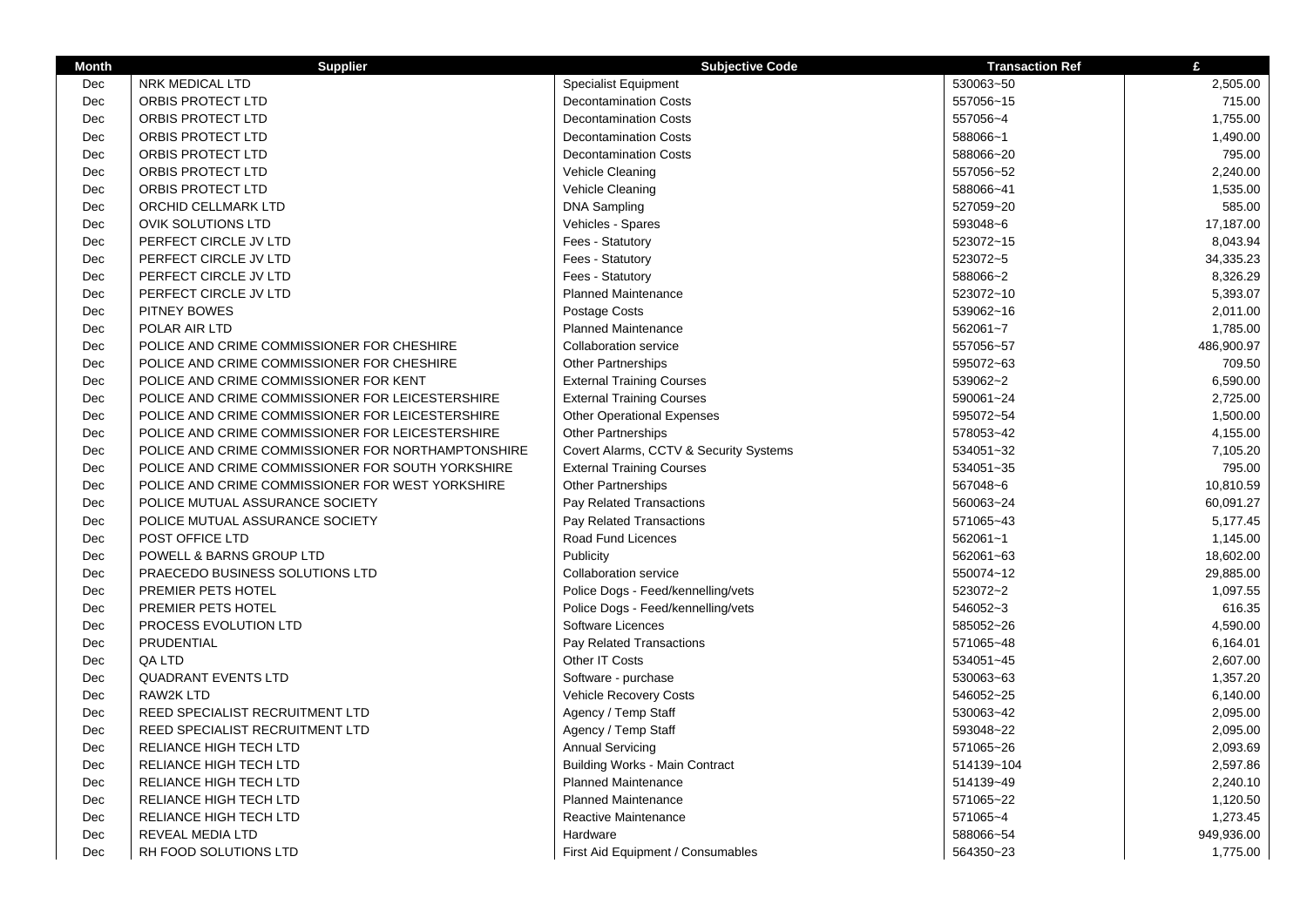| <b>Subjective Code</b><br><b>Transaction Ref</b><br>Vehicle Recovery Costs<br>546052~25<br><b>RICHFORD MOTOR SERVICES LTD</b><br>Dec<br>Dec<br><b>RICOH UK LTD</b><br>Photocopier Machines - Lease Costs<br>595061~8<br>Dec<br><b>RISUAL LTD</b><br>Hardware<br>514139~55 | 260,421.50<br>10,781.55<br>950.00<br>950.00<br>2,882.75 |
|---------------------------------------------------------------------------------------------------------------------------------------------------------------------------------------------------------------------------------------------------------------------------|---------------------------------------------------------|
|                                                                                                                                                                                                                                                                           |                                                         |
|                                                                                                                                                                                                                                                                           |                                                         |
|                                                                                                                                                                                                                                                                           |                                                         |
| Hardware<br>Dec<br><b>RISUAL LTD</b><br>557056~30                                                                                                                                                                                                                         |                                                         |
| ROYAL MAIL GROUP PLC<br>Postage Costs<br>Dec<br>523072~16                                                                                                                                                                                                                 |                                                         |
| Postage Costs<br>Dec<br>ROYAL MAIL GROUP PLC<br>534051~11                                                                                                                                                                                                                 | 2,762.79                                                |
| Postage Costs<br>588066~22<br>Dec<br>ROYAL MAIL GROUP PLC                                                                                                                                                                                                                 | 3,221.73                                                |
| Rent<br>Dec<br>S G SMITH T/A EASYMOVE<br>534051~24                                                                                                                                                                                                                        | 11,249.00                                               |
| Dec<br>Service Charge<br>527059~29<br>S G SMITH T/A EASYMOVE                                                                                                                                                                                                              | 542.17                                                  |
| Dec<br>S G SMITH T/A EASYMOVE<br>Service Charge<br>546052~46                                                                                                                                                                                                              | 542.17                                                  |
| Dec<br>SAFARILAND UK LTD<br>Clothing & Uniforms<br>527059~21                                                                                                                                                                                                              | 729.91                                                  |
| Dec<br>SAFARILAND UK LTD<br>Clothing & Uniforms<br>530063~46                                                                                                                                                                                                              | 3,327.81                                                |
| Dec<br>SCOTT-MONCRIEFF & ASSOCIATES LTD<br><b>Short Term Provisions</b><br>588066~36                                                                                                                                                                                      | 12,500.00                                               |
| Dec<br><b>SECOND ELEMENT LTD</b><br><b>Annual Servicing</b><br>595072~38                                                                                                                                                                                                  | 2,659.00                                                |
| Dec<br><b>SEPURA LTD</b><br>Radio / Airwave - Equipment<br>557056~20                                                                                                                                                                                                      | 2,925.00                                                |
| <b>SEPURA LTD</b><br>Radio / Airwave - Equipment<br>595072~30<br>Dec                                                                                                                                                                                                      | 585.00                                                  |
| Dec<br>SERENDIPITYS NURSERY<br>Pay Related Transactions<br>539062~14                                                                                                                                                                                                      | 814.17                                                  |
| SERJEANTS INN CHAMBERS<br>Legal Costs<br>527059~11<br>Dec                                                                                                                                                                                                                 | 2,910.00                                                |
| Dec<br><b>Building Works - Main Contract</b><br>571065~63<br>SLATER ELECTRICAL SERVICES LTD                                                                                                                                                                               | 2,641.90                                                |
| Dec<br>SLATER ELECTRICAL SERVICES LTD<br>Hardware - maintenance<br>578053~15                                                                                                                                                                                              | 952.00                                                  |
| Reactive Maintenance<br>578053~2<br>Dec<br>SLATER ELECTRICAL SERVICES LTD                                                                                                                                                                                                 | 1,391.58                                                |
| 590061~4<br>Dec<br>SMARTDESK SYSTEMS LTD T/A TGS SERVICES (UK) LTD<br>Systems Development                                                                                                                                                                                 | 825.37                                                  |
| Dec<br>SOFTWARE BOX LTD<br>Hardware - purchase<br>514139~105                                                                                                                                                                                                              | 4,232.70                                                |
| Dec<br>SOFTWARE BOX LTD<br>Hardware - purchase<br>523072~31                                                                                                                                                                                                               | 568.77                                                  |
| Dec<br>SOLO SERVICE GROUP LTD<br><b>Contract Cleaning</b><br>571065~28                                                                                                                                                                                                    | 45,482.59                                               |
| Dec<br>SONIC COMMUNICATIONS (INTERNATIONAL) LTD<br><b>Specialist Equipment</b><br>590061~26                                                                                                                                                                               | 1,176.00                                                |
| Dec<br>SP SERVICES UK LTD<br>First Aid Equipment / Consumables<br>530063~70                                                                                                                                                                                               | 4,724.50                                                |
| SP SERVICES UK LTD<br>First Aid Equipment / Consumables<br>571065~69<br>Dec                                                                                                                                                                                               | 960.00                                                  |
| Dec<br>SP SERVICES UK LTD<br><b>Specialist Equipment</b><br>530063~57                                                                                                                                                                                                     | 4,487.70                                                |
| Dec<br>Hardware<br>595072~70<br>SPECIALIST COMPUTER CENTRES PLC                                                                                                                                                                                                           | 20,630.53                                               |
| Dec<br>SPECIALIST COMPUTER CENTRES PLC<br>Hardware - maintenance<br>595072~23                                                                                                                                                                                             | 1,300.76                                                |
| Dec<br>SPECIALIST COMPUTER CENTRES PLC<br>Hardware - purchase<br>557056~11                                                                                                                                                                                                | 2,477.37                                                |
| Dec<br><b>ST JOHN AMBULANCE</b><br><b>Other Operational Expenses</b><br>595072~36                                                                                                                                                                                         | 3,000.00                                                |
| Dec<br>SUNTOP BOARDING KENNELS<br>Stray Animals (maintenance costs)<br>564350~15                                                                                                                                                                                          | 8,035.00                                                |
| 578053~28<br>Dec<br><b>SUNTOP BOARDING KENNELS</b><br>Stray Animals (maintenance costs)                                                                                                                                                                                   | 13,140.00                                               |
| Dec<br>SYSTEMS TECHNOLOGY CONSULTANTS LTD<br><b>Other Operational Expenses</b><br>514139~79                                                                                                                                                                               | 1,296.00                                                |
| T.A.D. LTD<br>Publicity<br>571065~70<br>Dec                                                                                                                                                                                                                               | 1,130.00                                                |
| TAILORED IMAGE LTD<br>Clothing & Uniforms<br>Dec<br>534051~26                                                                                                                                                                                                             | 1,987.20                                                |
| TELEPHONE TECHNOLOGY LTD<br>Mobile Phone Call Charges & Contract Cos<br>557056~13<br>Dec                                                                                                                                                                                  | 1,588.51                                                |
| Dec<br><b>Corporate Hospitality</b><br>THE ALBERT HALL (NOTTINGHAM) LTD<br>514139~99                                                                                                                                                                                      | 5,730.75                                                |
| Dec<br>THE ASSOCIATION OF POLICING & CRIME CHIEF EXECUTIVES<br>Subscriptions<br>534051~12                                                                                                                                                                                 | 1,000.00                                                |
| Dec<br>THE INVESTIGATOR<br>Conference & Seminar Fees<br>564350~27                                                                                                                                                                                                         | 887.00                                                  |
| THE INVESTIGATOR<br>Conference & Seminar Fees<br>Dec<br>595072~57                                                                                                                                                                                                         | 887.00                                                  |
| Dec<br>THE KNOWLEDGE ACADEMY LTD<br><b>Internal Training Courses</b><br>595072~68                                                                                                                                                                                         | 1,795.00                                                |
| 557056~61<br>Dec<br>THE KNOWLEDGE ACADEMY LTD<br><b>Other Operational Expenses</b>                                                                                                                                                                                        | 995.00                                                  |